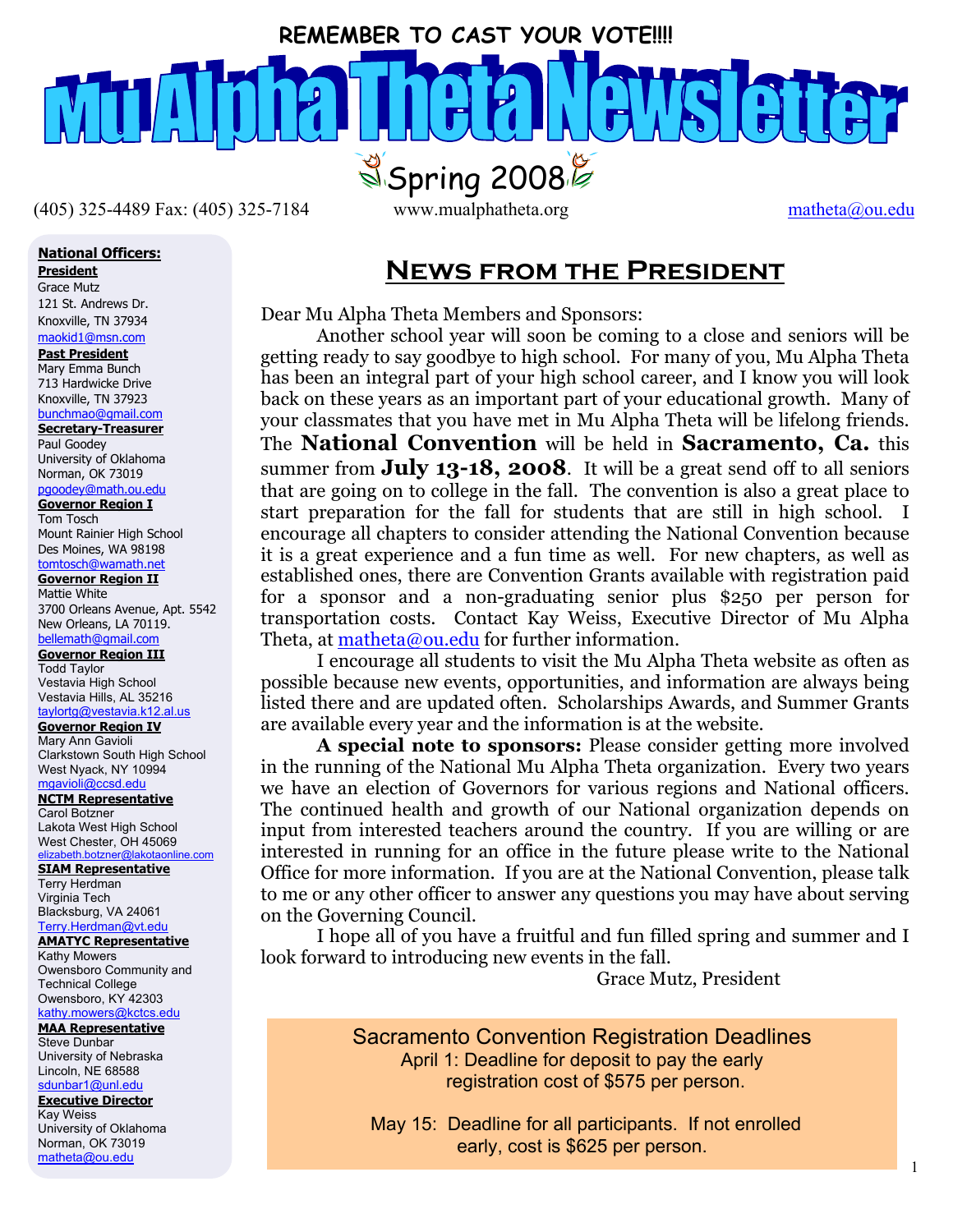#### **National Office Update from Kay Weiss**

Hope spring is blooming near you by the time our Newsletter reaches you.

We have important election materials in the envelope with this Newsletter! Please take time to read the VITA of all the candidates for President-Elect and Governor (if you are in Region 1 or Region 2). We have listed the states in these regions for you to check before casting your ballot. **Everyone votes for the President-Elect. Only those in Region 1 and Region 2 vote for a new Governor this year.** 

You can vote by sending back the bottom of the voting form, emailing me the vote for your chapter, or registering your vote online by logging in at our website: www.mualphatheta.org. On the left there will be a link that says "Vote Here".

No matter what method you use to vote, your chapter will only be allowed to vote once, so if you snail mail the ballot back, make sure your school's name and address or Chapter ID number is on the outside of the envelope and the envelope must be postmarked by April 24.

This past year Mu Alpha Theta has had a number of requests from Middle School math teachers to establish some kind of Math Honor Society for their students. After discussion, the Governing Council really feels that it is very hard to define an "Honor" math student at the Middle School level. Instead, the Governing Council is exploring taking over and reactivating Chi Alpha Mu. Chi Alpha Mu, Creative Adventures in Mathematics, was modeled after Mu Alpha Theta and was organized in 1967. The organization chartered Middle School math clubs for sixth through ninth grade students. They offered a Saturday Math Event each spring and a Math Bowl competition during the year through about 2001.

 award to their talented students. We would not register students as members but would allow each If we reorganize Chi Alpha Mu, we would provide a charter to each middle school that wished to participate for \$15 and then provide a certificate of merit that sponsoring teachers could purchase to school to decide to whom they would present certificates. We would try to provide interesting activities for chapters, including the continuation of the Rocket City Math League competition. We would also like to see our High School Mu Alpha Theta chapters take a local Middle School club "under their wing", possibly providing tutoring, fun math activities, or coaching for a Mathcounts Team.

We are open to suggestions and would love feedback from our sponsors about what you think of this idea. It seems an appropriate extension of our mission to get students interested in math and keep them interested before it becomes "uncool". Please email me with ideas. Let me know what you think and if your Governing Council should move forward with this idea. You can write me, Kay Weiss at matheta@ou.edu, or our President, Grace Mutz at maokid1@msn.com.

# **2009 National Convention:**

**July 19-24 in Knoxville, TN**

# **2010 National Convention:**

**July 25 – 30 in Alexandria, VA** 

**(Washington, DC)**

# **Order Service Fee**

This school year the National Office began charging a \$15.00 service fee for certificate orders with more than twenty names that **are not submitted electronically,** either through the online system at our website or by email. This includes orders submitted by mail and by fax. When names are submitted to the National Office through mail or fax, office staff must enter them into the system by hand, which can be a very time consuming process and increases the chance of spelling errors.

Names can be submitted online when a sponsor places an order via our website. For large orders, it is often easiest to "cut and paste" names from an existing<br>spreadsheet or word processing document. spreadsheet or word processing document. **Remember: If your chapter is paying for an order by check, you can still place your order online. Just select "Purchase Order" as your payment option and enter the number of your check as the purchase order number.**

Some chapters prefer to submit their new member names by email. To do this, group your names by **year of graduation**, and include them in the body of your email or attach them to the email in a spreadsheet or Word document. Email your list to matheta@ou.edu

If you have questions about the online system or the ordering process, email the National Office at matheta@ou.edu or give them a call at 405-325-4489.

#### **THANK YOU TO OUR RETIRING SPONSORS:**

- Rose High School, Greenville, NC: Vickie Burlington
- La Porte High School, La Porte, TX: Ophelia Hernandez
- Cinco Ranch High School, Katy, TX: Patricia
- Ider High School, Ider, AL: Jane Adams
- North Broward Preparatory School, Coconut Creek, FL: Patricia Lee
- Secaucus High School, Secaucusm, NJ: Virginia Foley 15 years as a sponsor!
- Riverside High School, Belle, WV: Gail McClure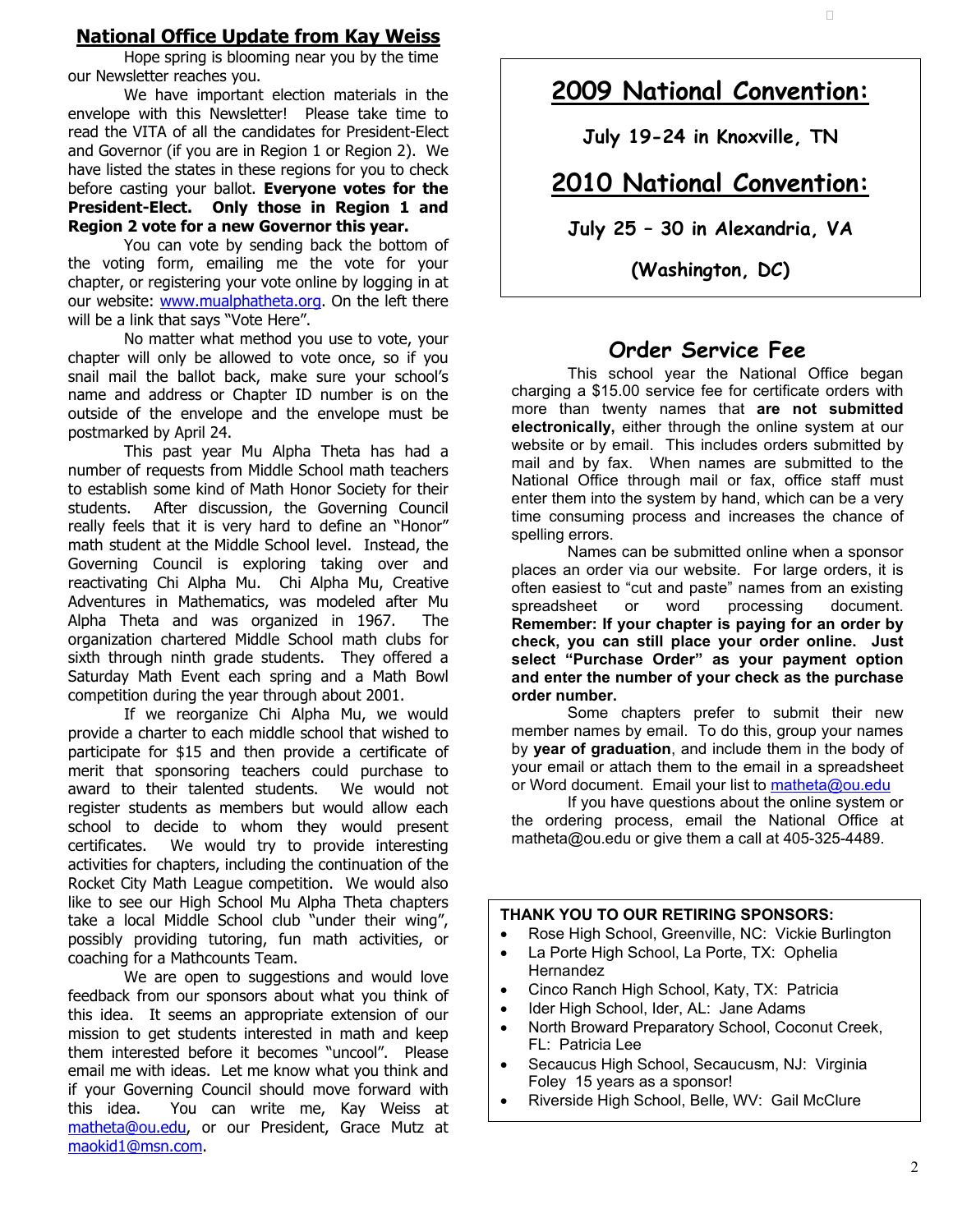# **Chapter News**

# **Award Deadlines Approach**

Applications for the **Kalin Award** for an outstanding senior member of Mu Alpha Theta attending the National Convention are due June 15. The Kalin Award presents the winner \$2500 in prize money and a plaque.

June 15 is also the deadline for nominations for the teacher awards presented to sponsors attending the National Convention. This year, both the **Huneke** and **Sister Scholastica** Awards will present the winning sponsor a **cash prize of \$2000 and a grant of \$1000** to the teacher's chapter to help cover expenses.

# **THE MATHEMATICAL LOG Now Posted Online!**

 Students, want to try some great mathematical puzzles, read interesting articles about mathematics, see what students were doing in math clubs around the country in years past? Mu Alpha Theta published The Mathematical Log from 1958 through 2002. These Logs are now being posted online at our website, www.mualphatheta.org > Mathematical Logs. There are hours of activities and puzzles for you and your chapters to look at and try your hand solving. How about making copies of something of interest to share with your Mu Alpha Theta friends! More Logs are being added periodically and we hope to have all issues back to 1958 posted by the end of the school year.

Katherine E. Dawson, sponsor of Big Walnut High School in Sunbury, OH, says the chapter is sponsoring the Staples Recycling Program.

Len Cutshaw, sponsor of Melbourne Central Catholic High School in FL, says their chapter runs a food drive every year. Last year they raised 1500 pounds of food. They also participate in the March of Dimes drive.

Ray Mark of Warwick Valley High School in NY decided to run "Warwick Feud" based on the game show Family Feud. We had approximately 140 faculty and students participate on teams of five playing against each other. We ended up having our finals in the auditorium at night using PowerPoint presentations and the smart board. We used surveys that were administered by our statistics classes as some of our questions. Attendance at the event was small (approximately 150 people), but all that attended had a great time.

Carol Botzner of Lakota West told us about their Junior High Math Competition for  $7<sup>th</sup>$  and  $8<sup>th</sup>$  graders from the Greater Cincinnati area in OH. The chapter has been hosted the contest each year since 1997. Last year over 200 students from 16 schools participated.

Steve Friedlander's chapter at Lawton Chiles in Tallahassee, FL also runs a Mini Mu competition for more than 400 elementary and middle schools students. Their Mu Alpha Theta students write the tests and administer the popular contest.

# **Let us know what your chapter has been up to!**

**DON'T FORGET TO VOTE FOR PRESIDENT-ELECT AND GOVERNOR FOR REGIONS 1 AND 2**